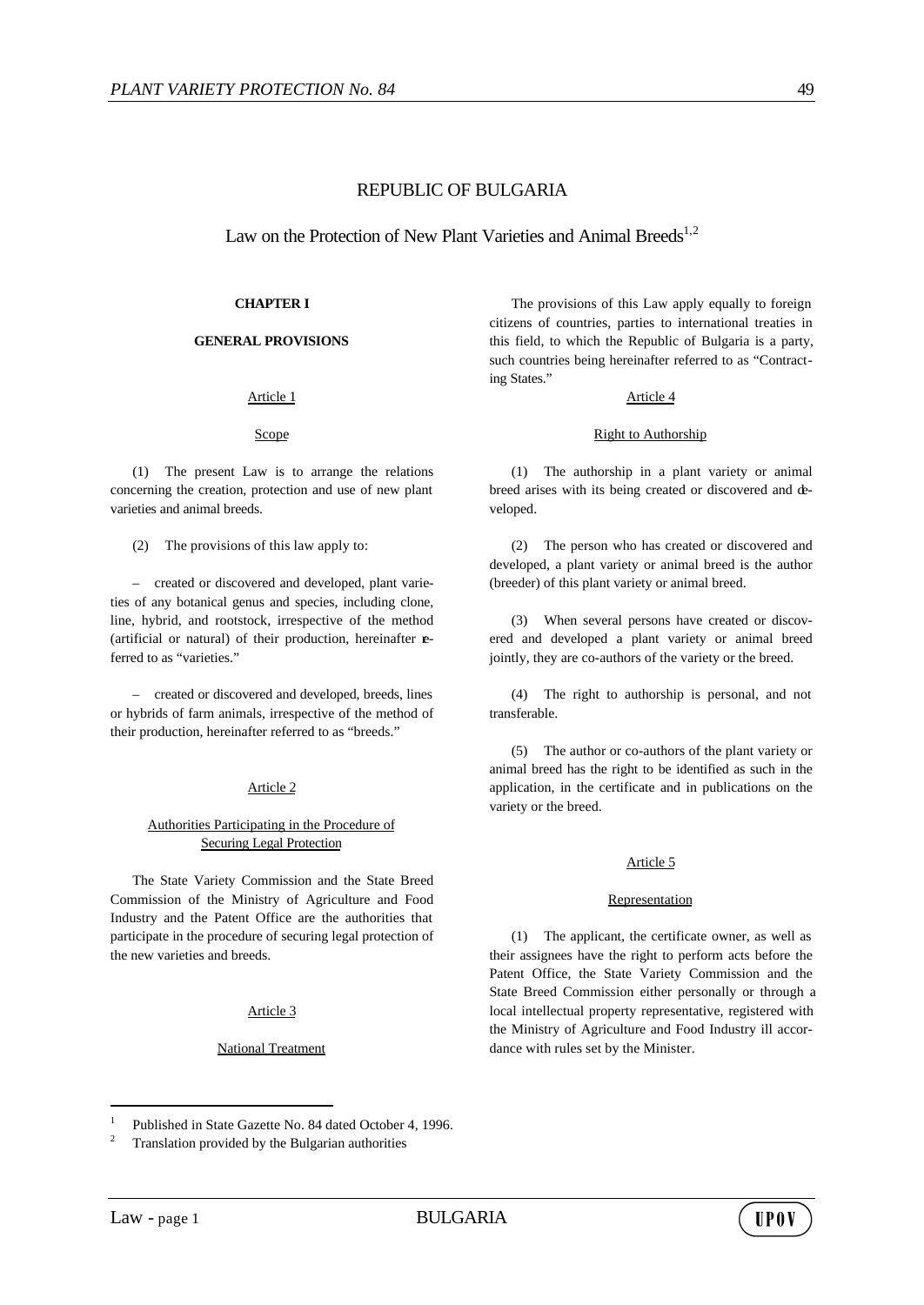(2) Applicants with permanent residence or with company main office abroad are obliged to perform acts before the Patent Office, the State Variety Commission and the State Breed Commission through intellectual property representatives.

### Article 6

#### Assignment of Rights

(1) All rights stipulated by this Law are transferable, unless otherwise provided for in the Law.

(2) Any assignment of rights as per the preceding paragraph is registered in the Patent Office and published in the Official Bulletin of the Office.

### **CHAPTER II**

### **LEGAL PROTECTION OF PLANT VARIETIES**

### PART I

# CONDITIONS FOR THE GRANT OF LEGAL PROTECTION

## Article 7

#### Requirements (criteria)

(1) Legal protection for plant varieties is granted when the variety is:

- new<sup>\*</sup>
- distinct;
- homogeneous;
- stable.

(2) The plant variety should bear a variety denomination related to its generic designation as per Article 12.

### Article 8

#### Novelty

(1) The variety is deemed to be new if, at the date of filing the application for a certificate, the same or propagating material of the variety or harvest thereof has not been offered for sale, sold, or otherwise used commercially, or has been offered with the consent of the breeder:

– in the territory of the Republic of Bulgaria for not more than one year;

– in the territory of any other country for not more than:

– 6 years when concerning trees or vines;

– 4 years when concerning any other plant species.

(2) Any variety test does not affect its novelty and cannot be used to the prejudice of the breeder's right.

#### Article 9

#### Distinctness (Distinguishability)

(1) The variety is deemed to be distinct when it clearly differs from any other variety which is a variety of common knowledge by the date of filing o application with the Patent Office.

(2) A variety shall be deemed to be a variety of common knowledge if, by the filing date of the application, it has been made by cultivation, is an object of marketing, trade or any other kind of realization, or is an object of a breeder's right, has been entered in the registers of varieties, included in a reference collection or in a publication containing its precise description, or has become well known in some other way.

(3) An application for the grant of a breeder's right or for entry of another variety into the Official Register of Varieties in any country shall be deemed to render the variety well-known as from the filing date of the application, provided the application has resulted in the grant of a breeder's right or in the entry of the variety in the Official Register of Varieties.

(4) The indications allowing to define the characteristics and the peculiarities of the variety must be capable of clear and precise description.

## Article 10

### Homogeneity (Uniformity)

(1) The variety is deemed to be homogeneous when, irrespective of the presence of minor deviations, the plants are identical in their basic features, including the peculiarities of their sexual or vegetative reproduction.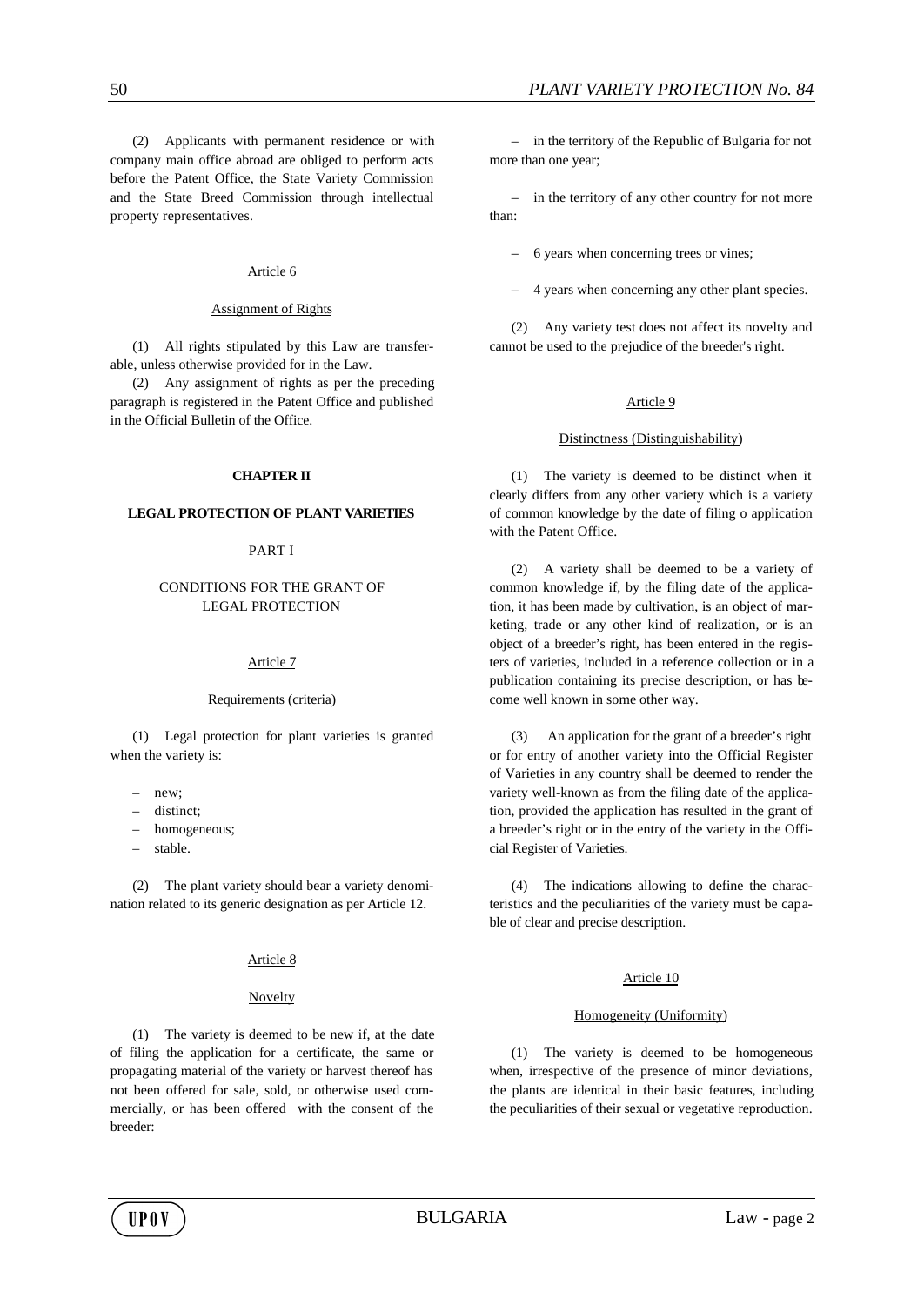(2) The deviations from any species are determined in accordance with the methods approved by the State Variety Commission.

### Article 11

### Stability (Steadiness)

The variety is stable when it remains unchanged in terms of its basic features after multiple reproduction (propagation) or, if the breeder has defined peculiar propagation cycle for the variety bred, and at the end of each cycle the variety has kept a conformity to the description specified for it.

#### Article 12

#### Denomination

(1) Any new variety is given a denomination which is related to its genus or species and serves for its identification. The denomination may consist of one or two words, or of a combination of words, letters and numerals, but not exceeding a four-digit number.

(2) The variety denomination should also satisfy the following requirements:

– it should differ from any other denomination used in the country for this species or for species close to it, or from a denomination which designates a variety already existing in each Contracting State, including after the exp iration date of the certificate;

– it should exclude any possibility for misleading or misunderstanding with regard to the features, the nature or the identity of the specific variety or the personality of the breeder;

– it should not infringe earlier acquired rights of third parties who have obtained the right to such denomination, if the breeder may be granted right to the same denomination as per item 4. In this case the Patent Office requires from the breeder to propose another variety denomination;

– any person offering for sale or for commercial use in any Contracting State a reproducing material of a protected variety or of a variety in a process of examination is obliged to use the Variety denomination even after the lapse of the protection of this variety, as far as it does not contradict to earlier acquired rights for its use, as per the preceding paragraph.

(3) When a variety is offered for sale or for commercial use, a trademark, an appellation of origin or other designation may be added to the registered variety denomination of the protected variety. After the addition of such designations the variety denomination must be clearly and easily distinguishable.

### **PART II**

### **DOCUMENT FOR PROTECTION**

## Article 13

## **Certificate**

(1) The legal protection of a variety is provided by a certificate.

(2) The certificate certifies for the existence of a registered plant variety, the priority, the right to authorship and the exclusive right of the certificate owner on the variety.

(3) The certificate is granted by the Patent Office after an expert examination of the variety - object of the application.

(4) The certificate has a duration limit as from its date of grant:

– 30 years for tree and vine varieties;

– 25 years for all other varieties. Article 14

#### Right to Apply

(1) The right to apply belongs to the author or to his assignee.

(2) The applicant is considered to have the right to apply, unless otherwise instituted by the court.

(3) In cases when several authors have jointly created or discovered and developed a variety, the right to apply belongs to them jointly. The refusal of one or several of them to participate in the process of application or in the procedure of grant of a certificate is not an obstacle to the rest of them to perform acts as stipulated by the Law, or to exercise their rights.

(4) When a variety is bred under the conditions of Article 16, the right to apply belongs to the employer if he files an application within three months from the date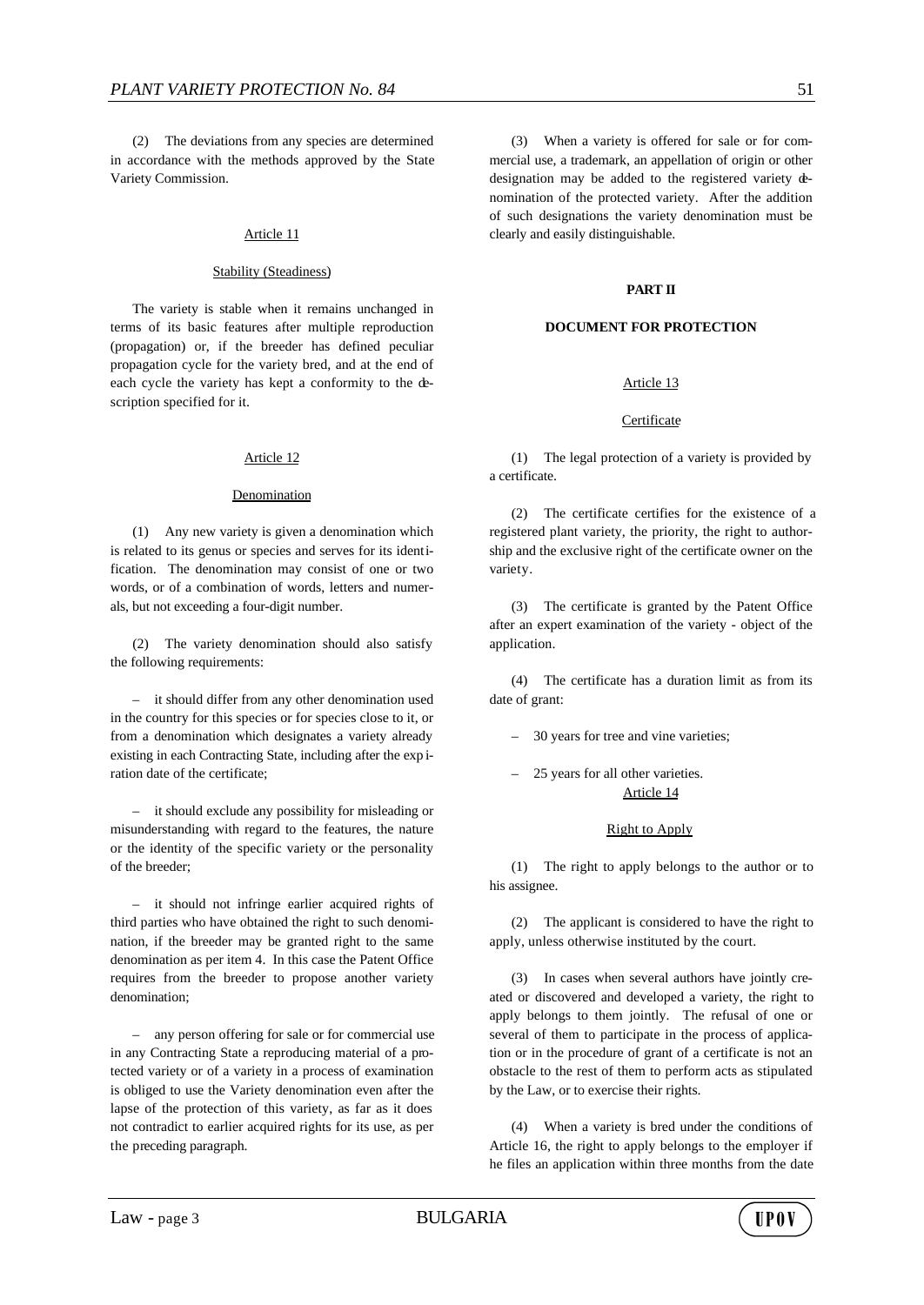of receiving a written notification by the author about the variety having been made. Otherwise the right to apply moves to the author.

(5) In case of a variety made on a contract basis, the right to apply belongs to the person assigning the task, unless otherwise provided for in the contract. If the task assignor does not exercise this right of his within the time limits as per paragraph 4, the right to apply moves to the author of the variety.

(6) The employees of the Patent Office and of the State Variety Commission have no right to file applications for plant varieties or to be mentioned as co-authors for the period of their labor relations with these state authorities and for three years after the termination of these relations, excluding the cases when the variety is a result of natural mutations, established during the examination as to substance, as per Article 38, paragraphs 1 and 2.

## Article 15

## Right to a Certificate

(1) The right to a certificate belongs to the person who has the right to apply as per Article 14.

(2) When several persons have made a variety independently, the right to a certificate belongs to the person who has first filed an application for this variety with the Patent Office.

## Article 16

## Service Variety

(1) A service variety is a variety made or discovered and developed in the performance of duties arising from employment or other legal relations of the author of the variety, unless otherwise provided for by a contract.

(2) The variety is a service variety as per paragraph 1, when during the process of its creation the author has been:

– performing duties inherent to his position;

– performing duties beyond the ones specified in item 1, when such duties have been specifically assigned to him and he has been expected to make the new variety;

– using material or financial resources, provided by the employer or the person who has assigned the task.

(3) When the variety is a service variety only with regard to one or to several of the authors, or the performers respectively, the provisions of paragraphs 1 and 2 and of Article 14 are applicable only to these authors, their employers or task assignors.

(4) Within three months of the creation of the variety, the author is obliged to notify in writing the employer, the task assignor, respectively, about that fact.

(5) The person who has created a service variety has the right to authorship as per Article 4, paragraphs 2, 3 and 4, and the right to an equitable remuneration of not less than 4%, if no provisions for such have been made in the respective contract. The remuneration is determined taking into account in particular the following:

– the profit determined by all kinds of realizations of the variety for the period of the effect of the certificate;

– the value of the variety;

the contribution of the employer and/or the task assignor in terms of capital investments for the creation of the variety, materials, equipment, knowledge, experience, personnel and other assistance provided;

the conditions of employment of the author.

(6) When the interests of the employer impose that the variety be applied for after the three-month time period as per Article 14, paragraph 4, the author has the right to an equitable remuneration for the time of suspension of the act of filing the application, as well as to all rights arising from the certificate granted for that variety later. These relations between the employer and the author are arranged by a contract before the expiration of the three months.

(7) When a variety certificate application is filed by the author within three years from the termination of the labor contract or of any other legal relations as per paragraph 1, the employer, the task assignor, respectively, may claim for the right to obtain the certificate, except for the case when he has been notified by the author of the variety created and has not exercised the right under Article 14(4). This right may be exercised within one year from the publication for the application as per Article 36.

(8) The remuneration to the author is payable by the employer, and when the employer is not the certificate owner it is payable by the certificate owner.

(9) In case of remuneration as per paragraphs 5, 6 and 8, irrespective of whether it is negotiated in a contract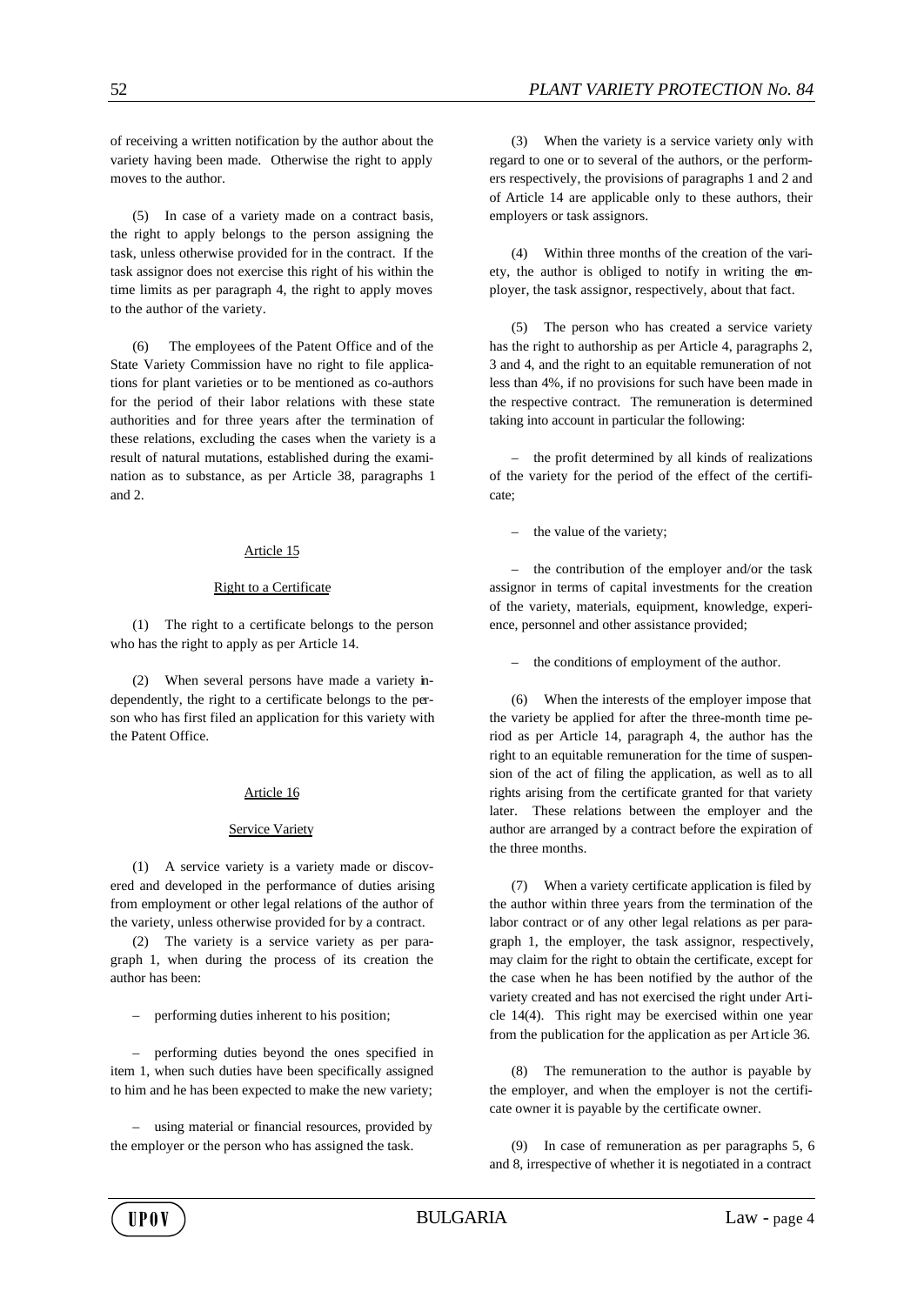or specified in accordance with the rules regulated, which is considered unfair in view of the real profit gained and the value of the variety, such remuneration may be increased upon the author's request. In case of refusal on the part of the employer, the dispute is settled through the court.

(10) When a service variety is created or discovered and developed outside the country, the rights of the author, if any, are determined in accordance with the operative rules, regulating the relations with the employer.

## Article 17

### Provisional Protection

(1) For the period from the publication for the application for grant of a certificate for a variety with the Patent Office until the grant of a certificate, a provisional protection is provided to the applicant against illegal acts of other persons.

(2) The scope of the provisional protection is determined by the description and the embodiment, insofar as the certificate granted does not extend the latter.

(3) The applicant is entitled to an equitable remuneration payable by the person who, during the period specified in paragraph 1, has performed acts which, after the grant of a certificate, require the certificate owner's consent in accordance with Article 18.

## **PART III**

### **BREEDER'S RIGHTS**

### Article 18

#### Scope of the Exclusive Right of the Certificate Owner

(1) The exclusive right of the certificate owner with regard to reproductive or vegetative propagating material of a variety protected by a certificate includes the right to use, the right to dispose of the certificate and the prohibition of other persons to use it without his consent. The right to use covers the following activities:

- production or reproduction (propagation);
- preparation for the purpose of propagation;
- offering for sale;
- selling or other marketing;
- exporting;
- importing;

(2) The acts of third persons referred to in items 1 to 7 of paragraph l performed in respect of reproductive or vegetative propagating material of a variety protected by a certificate require the authorization of the certificate owner. The latter may give his consent in accordance with the conditions and limitations of Articles 19, 20 and 21.

(3) The provisions of paragraph 2 apply in respect of harvest, obtained through the unauthorized use of reproductive or vegetative propagating material of the protected variety and if the certificate owner has not had reasonable opportunity to exercise his rights in relation to the said reproductive or vegetative propagating material of the variety.

(4) The provisions of paragraph 2 apply in certain cases to products obtained directly from material of the protected variety, in accordance with the regulations or instructions as per paragraph 9. They may apply only if such products have been obtained through the unauthorized use of the protected variety, and if the certificate owner has not had reasonable opportunity to exercise his right in relation to the said material. Under the provisions of paragraph 2 directly obtained products are also considered to be "material."

(5) The provisions of the preceding paragraphs apply also to:

– varieties which are essentially obtained from the variety for which a certificate has been granted and when this variety is not itself an essentially derived variety;

– varieties which are not distinct in accordance with the provisions of Article 9 from the protected variety;

– varieties whose production requires the repeated use of the protected variety.

(6) For the purposes of paragraph  $5(1)$ , a variety is considered to be essentially derived from another variety, referred to hereinafter as "initial variety", when:

– it is predominantly derived from the initial variety, or from a variety which is itself essentially derived from the initial variety;

– it is clearly distinct from the initial variety in accordance with the provisions of Article 9;

– irrespective of the resulting differences, it conforms to the initial variety in the expression of the essen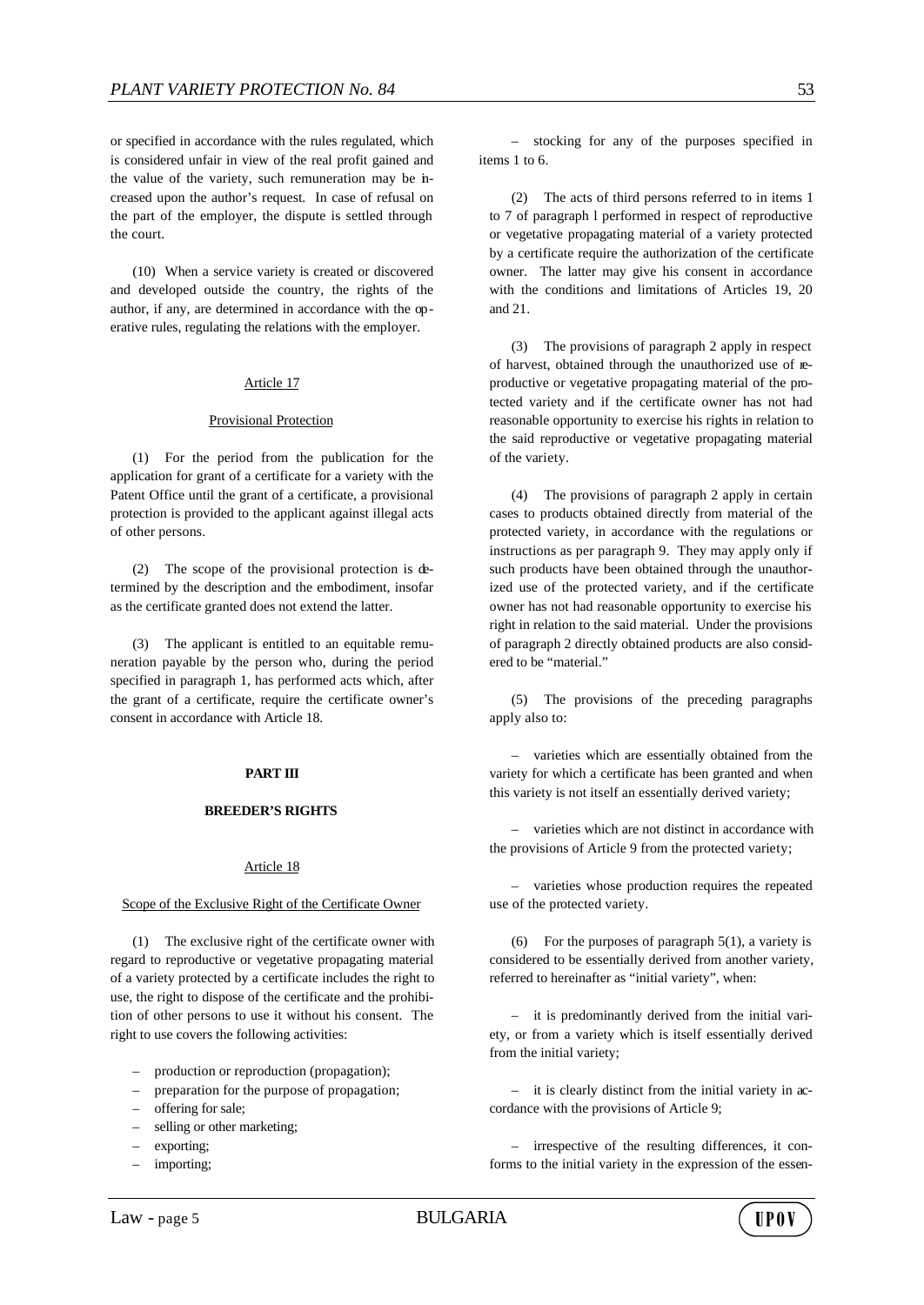tial characteristics, which result from the genotype or combination of genotypes of the initial variety.

(7) Regulations and instructions issued in accordance with paragraph 9 may specify possible acts of obtaining derived varieties at least under the provisions of the preceding paragraph.

### Article 19

## Limitation on the Breeder's Rights

(1) Irrespective of the provisions of Article 18, paragraph 1, for the purposes of stimulating agricultural production, farmers have the right to use for their own needs for the purpose of reproduction in their own farms the product of harvest they have obtained through planting in their own farm, propagating material of a variety other than the hybrid or the artificially obtained variety, protected by a certificate.

(2) The provisions of the preceding paragraph apply only to plant species in accordance with a list specified by the Ministry of Agriculture and Food Industry.

### Article 20

### Exceptions to the Breeder's Right

The breeder's right does not extend to:

– acts done privately with a view to personal needs and for non-commercial purposes;

– acts done for experimental purposes;

– acts done for the purposes of breeding other varieties except when the provisions of Article 18(3) apply and the acts under the preceding item.

## Article 21

## Exhaustion of the Breeder's Right

The right of the breeder does not extend to acts concerning the material of the protected variety, or material derived from it, or of a variety specified in the provisions of Article 18, paragraph 5, which has been sold or otherwise marketed by the certificate owner or with his consent in the territory of the country, unless such acts:

involve further propagation of the variety;

– involve an export of material of the variety, allowing its propagation in a country which does not protect varieties of the plant genus or species to which the variety belongs, except when the exported material is for final consumption purposes.

## Article 22

### Contractual License

(1) The variety applied for or protected by a certificate may be a subject to a license contract.

(2) The license contract may grant exclusive, nonexclusive, full or limited license.

(3) License contracts are recorded in the Register of the Patent Office, and enter into effect from their registration date. A publication for them is made in the Official Bulletin.

## Article 23

### Compulsory License

(1) The Ministry of Agriculture and Food Industry may grant a compulsory license for a protected variety in favor of any person involved upon his request, if at least one of the following conditions is satisfied:

– the variety has not been used for a period of five years from the filing date of the certificate application or three years from the date of grant of the certificate, and when the public interest requires the granting of a compulsory license, the time limit which expires later being valid;

– the variety has not been used to a degree sufficient to satisfy the national needs or social necessities within the time limits as per the preceding item, except when the certificate owner proves that he was not in a position of doing this;

– declared national state of emergency - for the time of its duration and when the variety contributes to overcoming such state.

(2) The petitioner as per the preceding paragraph has to prove that he is in a position to use the variety within the limits of the compulsory license requested.

(3) The compulsory license may be only nonexclusive and untransferable.

(4) The compulsory license may be terminated if the licensee, within one year after its grant, has made no steps towards preparation for the use of the variety. In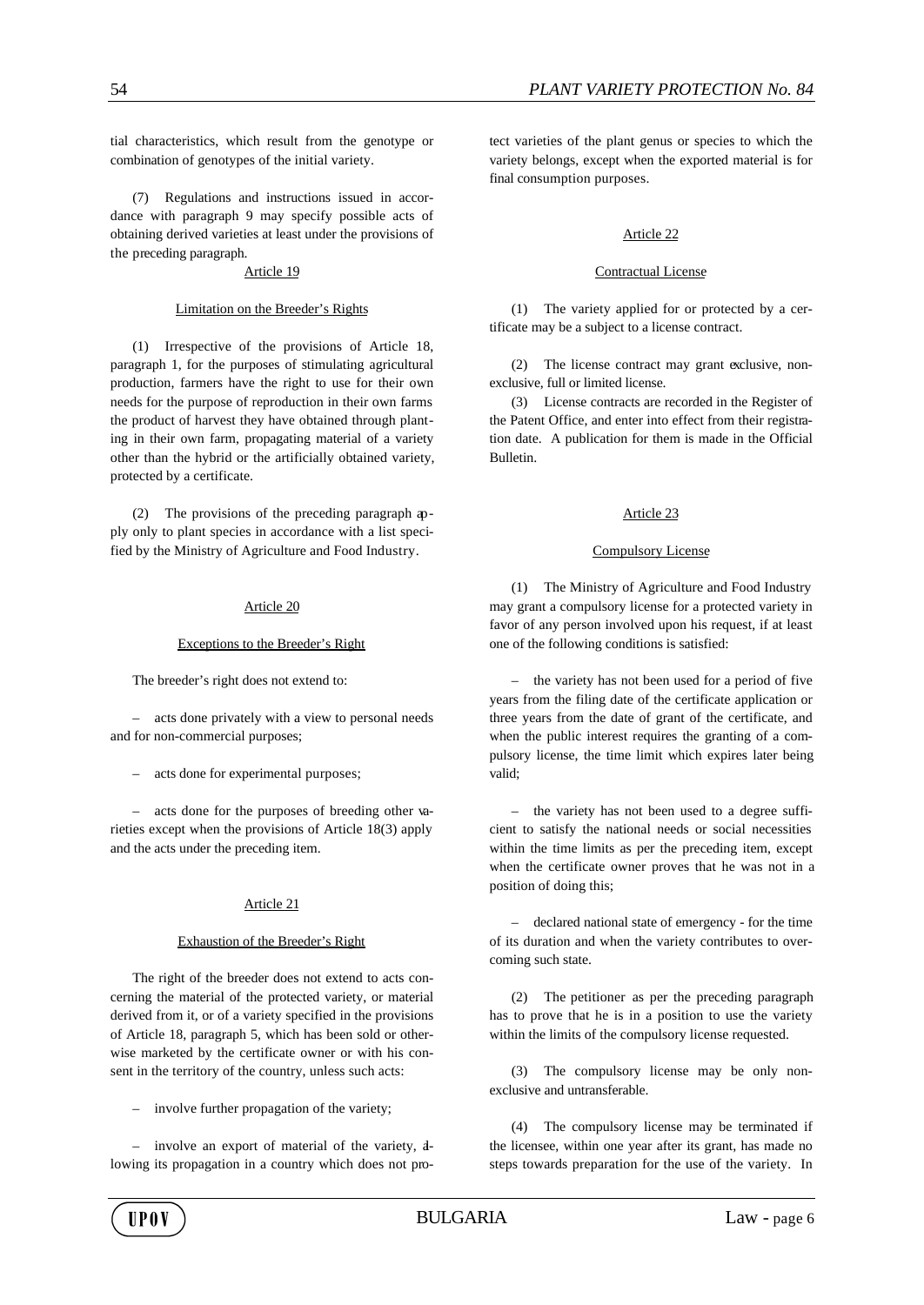any case, the compulsory license shall be terminated if, within a time limit of two years after its grant, the licensee has not started to use the variety.

(5) The certificate owner may ask for cancellation or change of the conditions for the grant of a compulsory license as per paragraph 1 after the expiration of one year, if the conditions for the compulsory license decision have changed in the meantime.

(6) For a granted compulsory license, the breeder is entitled to an equitable compensation payable by the user. When there is no agreement, the compensation due is determined through the court.

(7) Compulsory license is not granted in favor of a certificate infringer.

## Article 24

### Service License

(1) The Ministry of Agriculture and Food Industry may order the grant, only in cases of emergency, for the needs of national defense and security, of a service license for the use of a certain variety which is the object of a certificate application or of a certificate already granted.

(2) The service license is ordered upon the request of the Ministry of Defense or the Ministry of Internal Affairs. Such order determines all conditions for the service license including those related to the equitable compensation for the use of the variety.

(3) Where there is no agreement regarding the compensation payable to the breeder, the latter is determined through the court.

#### Article 25

## Special Treatment

(1) The Minister of Agriculture and Food Industry approves, in some extreme cases only, a List of a limited number of varieties being subject to certificate applications, which cannot be distributed or used freely without special authorization, when they are of interest to the national defense and security or the social health care.

(2) The breeder has the right to an equitable compensation. Where there is no agreement, the compensation to be paid is determined through the court.

#### Legal Protection Abroad

(1) Bulgarian natural persons and legal entities have the right to choose any other Contracting State as per Article 3, in which they would file their first application for granting legal protection of a variety.

(2) The applicant may file an application for legal protection in any other state after having applied as per the preceding paragraph without waiting for the grant of a title of protection by the country as per the preceding paragraph.

(3) The applicant as per paragraphs 1 and 2 cannot apply for legal protection abroad without a special permission in case his variety is in the List as per Article 25(1).

### Article 27

#### Lapse of the Certificate

(1) The certificate lapses in cases of:

– expiration of the time for which it has been granted;

– written refusal by the certificate owner, considered from the day of deposit with the Patent Office. The refusal of one of the certificate co-owners does not terminate its effect with respect to the others;

– in cases when the certificate owner:

– is not in a position to provide, within one year for annual species and two years for perennial species from the request of the State Variety Commission, authentic sowing or planting material, allowing the reproduction of the variety already created with its morphological and biological characteristics as defined at the moment of the grant of the certificate, the Patent Office being notified thereof;

– does not provide the competent authorities, within the prescribed time limit, with reproductive material, documents or instructions considered necessary for exercising control over the new variety or does not allow the Institute of Introduction and Plant Resources to take a sample for the storage of the variety.

– in case of failure to pay the due maintenance annuity for the certificate under Article 42, paragraphs 2 and 3.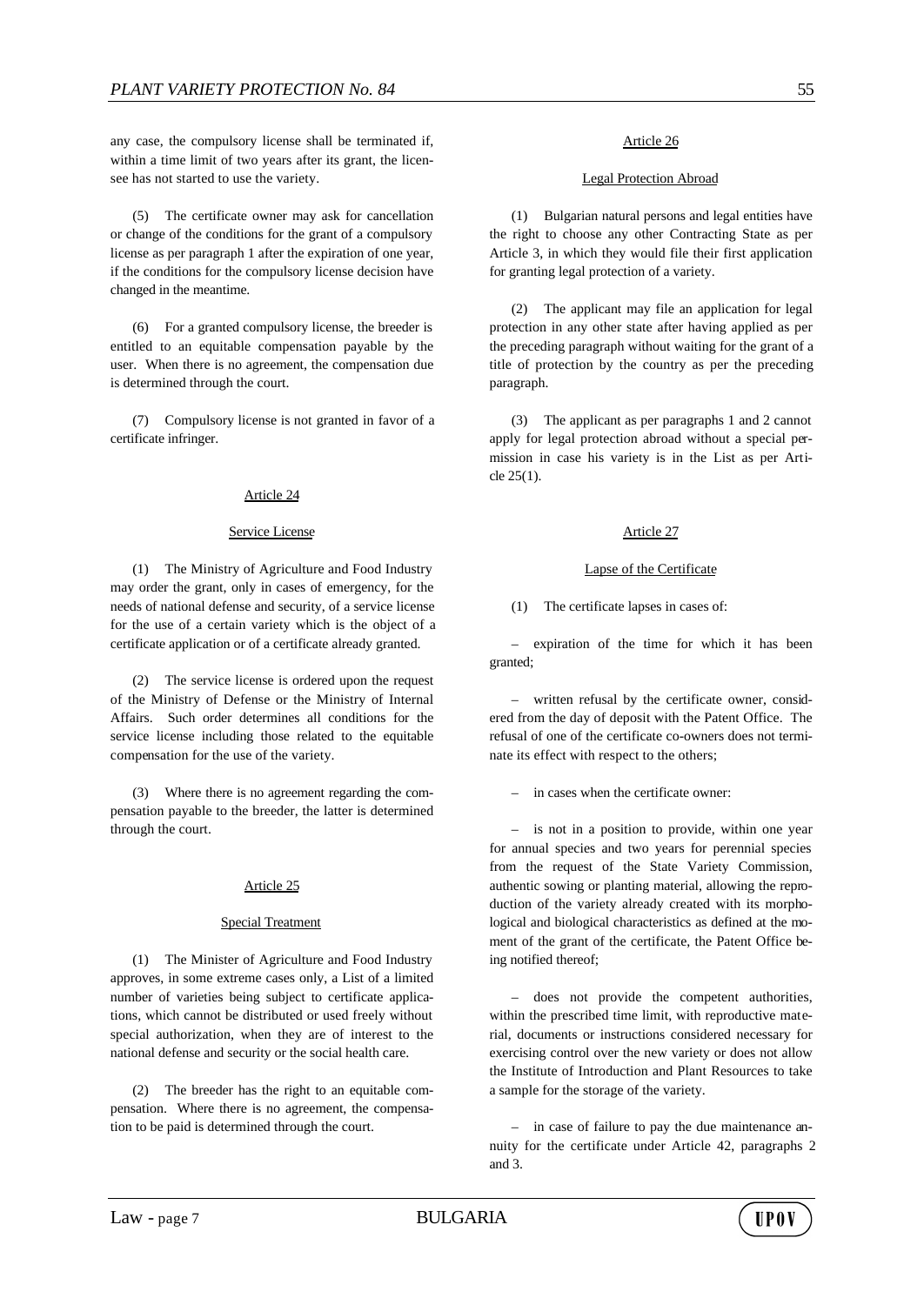(2) A certificate which has lapsed for failure to pay the annuity may be renewed within six months from the last day of the month when the certificate was granted, provided the overdue fee is paid at a double rate at the Patent Office.

## Article 28

## Infringements of the Certificate Owner's Rights

(1) Any use of the variety covered by the scope of the certificate protection as per Article 18, which has been made without the consent of the certificate owner, constitutes an infringement.

(2) Any person who performs the acts as per the preceding paragraph with a certificate protected variety produced by other persons in infringement of the certificate, is responsible for infringement only if the person has acted deliberately.

(3) The owner of a certificate for a variety and the exclusive licensee can bring an action for infringement of rights, unless otherwise specified.

(4) The licensee as per Article 22, the compulsory licensee as per Article 23 and the licensee as per Article 24 may bring an action for infringement of rights stemming from the certificate, if the certificate owner does not exercise his own right to bring an action within six months from the date of receipt of a written invitation from the licensee.

(5) Any licensee may take part in the court proceedings for infringement of rights stemming from the certificate, when the action has been entered by the certificate owner. The same applies also to the certificate owner, when the action has been entered by the licensee as per paragraphs 3 and 4.

(6) The action for infringement of rights to the variety may also be entered by the applicant before the grant of a certificate, after the publication for the application has been performed by the Patent Office.

### Article 29

## Actions for Infringement of Rights Stemming from a Certificate

(1) The actions for infringement of rights, stemming from a certificate may be:

– action to ascertain the fact of the infringement;

– action for compensation of the damages suffered and benefits lost;

– action to stop the infringer from acts infringing the certificate owner's rights.

(2) In case actions for infringement as per the preceding paragraphs are respected by the court, the court can decree also reprocessing or destruction of the subject of infringement, as well as of the tools of the infringement if the latter is done deliberately.

### Article 30

### Provision of Proofs

The type of proofs and the order of their gathering and provision as per the preceding Article is performed in accordance with the Civil Procedure Code.

## Article 31

### Invalidity of the Certificate

(1) The certificate granted is declared invalid when it is ascertained that:

– the conditions specified in Articles 8 and 9 were not complied with at the time of the grant of the certificate;

– the breeder's right has been granted to a person who is not entitled to it, unless it is transferred to a person who is so entitled.

(2) On the basis of an enforced court decision as per item 2 of the preceding paragraph, the Patent Office grants a new certificate to the person named in the decision, at his request, without terminating the effect of the certificate declared invalid.

(3) The invalidation of a certificate does not affect:

– effective awards concerning infringement of the certificate;

– license contracts concluded and performed before the invalidation of the certificate, unless otherwise agreed.

## **PART IV**

### **EXAMINATION OF VARIETIES**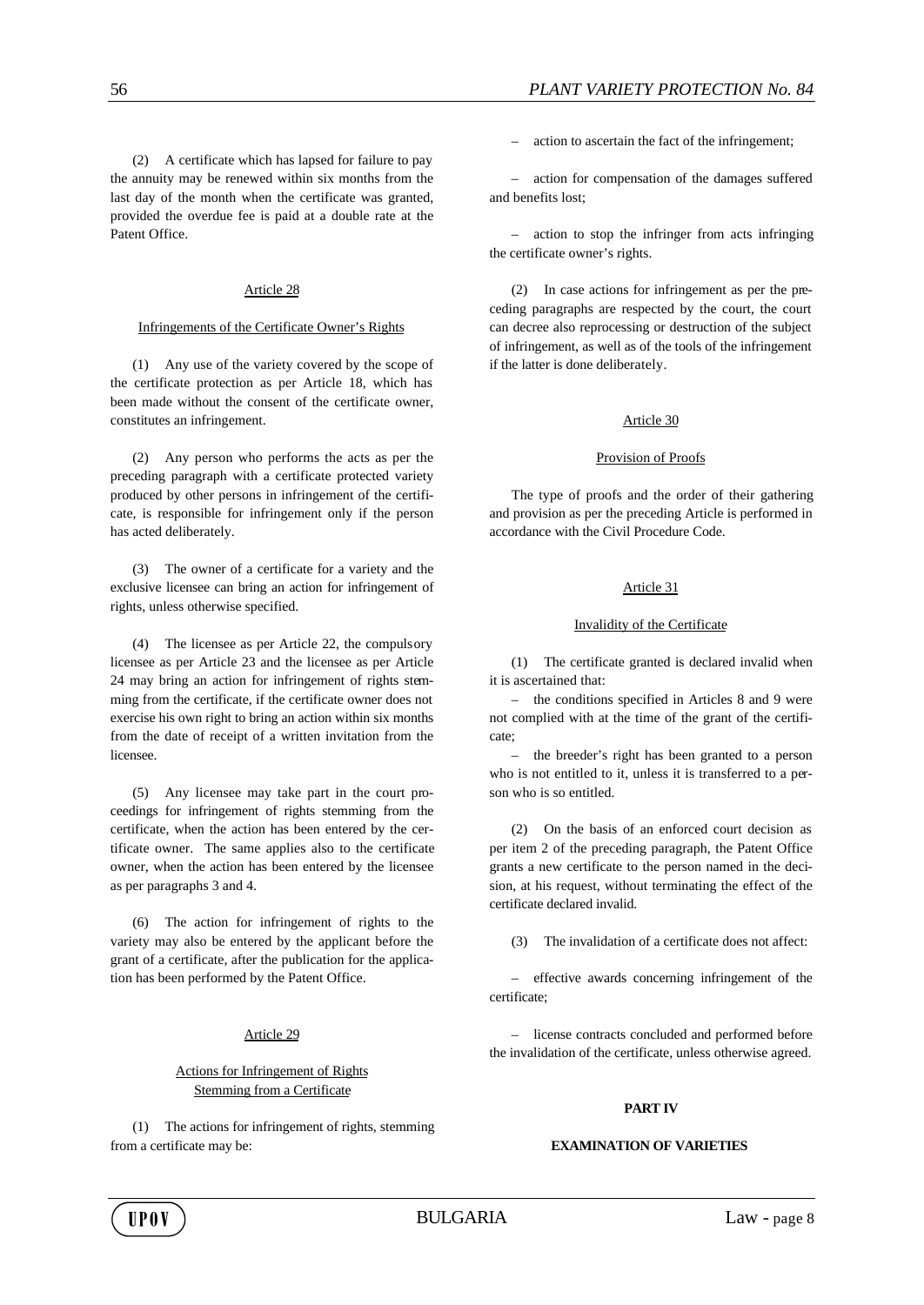## Article 32

## Filing of a Certificate Application

(1) The certificate application for a variety is filed with the Patent Office and is recorded in the Variety Applications Register.

(2) Filing date of the application is the date of receipt by the Patent Office of the following documents:

– a request for grant of a certificate for a variety with identification data for the applicant and the author of the variety;

a description of the variety;

– a proposal for a denomination of the variety;

filled in technical questionnaire for the species;

– paid fees for filing and publication of the application.

(3) The certificate application should relate to one variety only.

(4) The documents as per paragraph 2 are submitted in Bulgarian. The variety denomination, the technical questionnaire and the description accompanied by illustrating materials are submitted in three copies. The names of the applicant and the author, as well as the variety denomination are filled also in Latin.

(5) In case of an applicant filing an application through an intellectual property representative, a power of attorney is attached to the application.

# Article 33

### Withdrawal of the Application

The application for a variety certificate may be withdrawn through a written declaration by the applicant, unless there is a certificate already granted. In case of withdrawal of the application, the applicant loses the priority right as per Article 34.

### Article 34

## Priority Right

(2) In case the applicant has filed earlier applications for legal protection of one and the same variety in Contracting States prior to his application with the Patent Office, he may claim Convention priority for a period of twelve months considered from the date of the initial application filing.

(3) The priority right as per the preceding paragraph is recognized if the applicant has made a declaration for a claimed priority when filing his application with the Patent Office and has paid the relevant fee. The priority right is proved within three months from the date of filing the application with the Patent Office by copies of the documents constituting the initial application, as well as by samples or other proofs. The copies must be certified by the office in which the initial application has been filed. Any failure to observe the above time limits and unpaid fees for the claimed priority result in the loss of the latter.

(4) The applicant as per the preceding paragraph is given the opportunity within a period of two years after the expiration of the term of priority or in case the initial application has been rejected or withdrawn, to submit for examination additional information, documentation or material.

## Article 35

#### Preliminary Examination

(1) The application for a variety certificate registered in the Patent Office is subject to preliminary examination within one month from its filing date in order to check:

– the formal regularity of the application and the documents attached to it according to Article 32;

– the contents of the documents enclosed;

– the compliance of the denomination of the plant variety to the requirements of Article 12. With the consent of the Patent Office, the applicant may give a provisional proposal for a denomination instead of the variety denomination for the needs of the examination.

(2) The Patent Office notifies the applicant of the shortcomings found and gives him three months to correct them. If the applicant fails to respond within the specified period of time, the application is deemed to be aban-

**HPOV**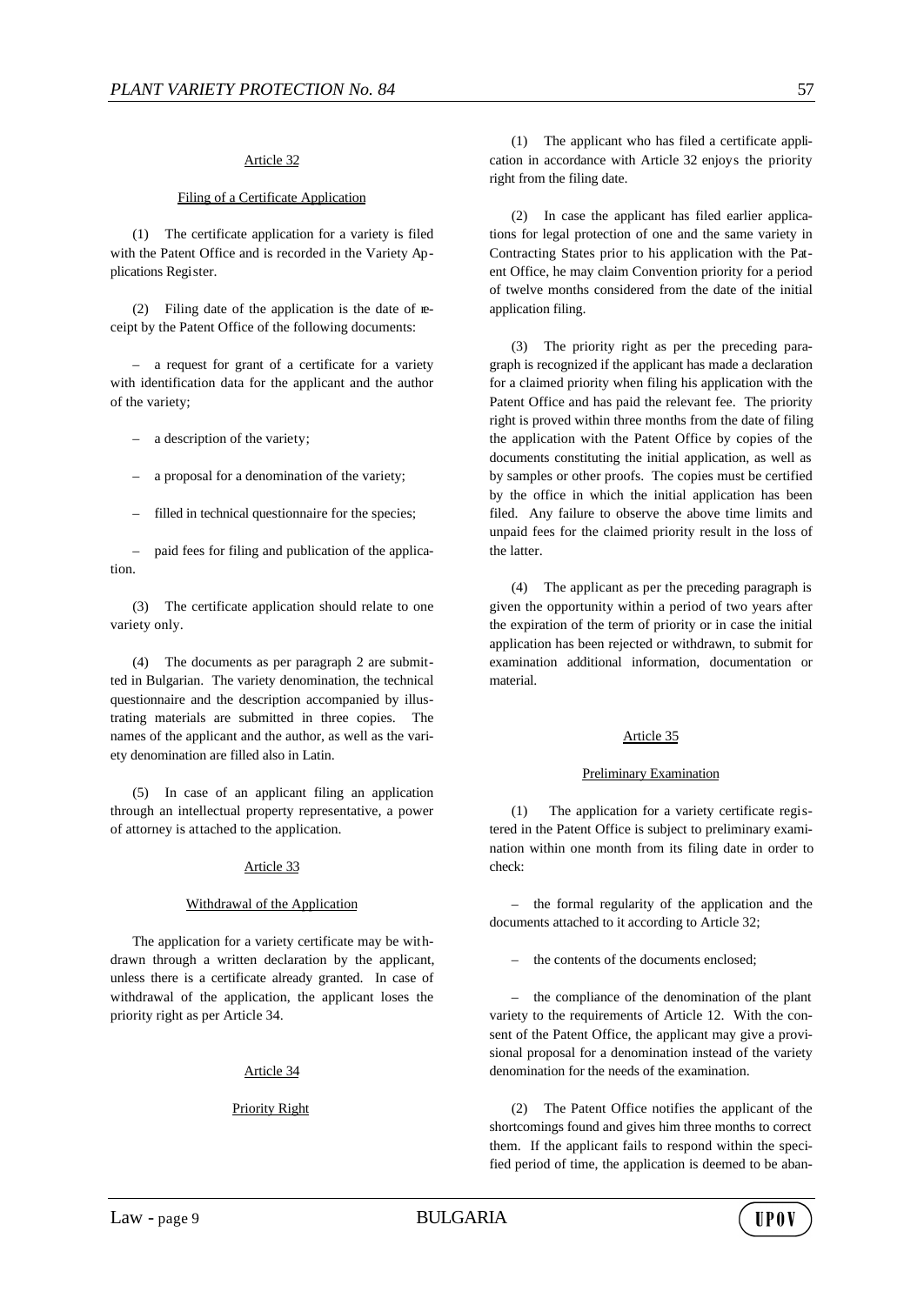doned and the examination for it is terminated. In such case the applicant loses the priority right as per Article 34(1).

### Article 36

#### Publication for the Application

(1) The Patent Office makes a publication for the application in the Official Bulletin immediately after the expiration of the fourth month, but not later than the sixth month from the filing date of the application.

(2) The Patent Office does not allow access to materials related to a certificate application prior to the publication for it, unless there is a written permission by the applicant.

(3) The access to materials related to applications as per paragraph 2 is admissible to the Ministry of Agriculture and Food Industry under Articles 23, 24 and 25, and to the Ministry of Defense and the Ministry of Internal Affairs in accordance with Articles 24 and 25.

## Article 37 Submission of the Application for Examination as to Substance

Within one month after performing the preliminary examination of the application, the Patent Office submits the application to the State Variety Commission for examination as to substance, notifying the applicant to pay the due fees to the State Variety Commission.

#### Article 38

### Examination as to Substance

(1) For each application for a certificate the State Variety Commission undertakes an examination within a period of two to four years in order to establish whether the plant variety complies with the requirements of Article 7. When necessary, this time limit may be prolonged upon the applicant's request.

(2) For the purposes of examination, the State Variety Commission tests the variety in its own or other experimental stations, specialized institutions, laboratories and offices, and describes and proves the features which allow to define and distinguish the new variety.

(3) The applicant provides, free of charge, sowing and planting material necessary for the variety testing, as

well as any additional information and documentation specified in the regulations of Work of the State Variety Commission.

(4) If during the process of examination it is found that the denomination applied for in the Patent Office does not comply with the requirements of Article 12(1) and (2), the applicant is given two months to propose a new denomination. In case of failure to observe the time limit specified, the application is considered abandoned and the proceedings related to it are terminated.

(5) The examination with respect to the denomination should establish whether the variety denomination applied for is identical to that of the application for the same variety in other Contracting States.

(6) When the State Variety Commission judges that the variety does not comply with the requirements of Article 7, it notifies in writing the applicant giving the grounds for this judgment, and invites him to respond within three months. If the applicant fails to respond within this time limit or unreasonably maintains his application, the State Variety Commission refuses to make a conclusion for the recognition of the variety, sending a report to the Patent Office.

(7) The State Variety Commission makes a decision for the recognition of the variety when, as a result of the examination as to substance, it finds out that the variety applied for complies with the requirements of Article 7 and, within one month, prepares a report to the Patent Office.

(8) When the variety meets also the requirements for economic properties in accordance with the Work Regulations of the State Variety Commission, it is registered in the Register of Varieties and in List A of the Official Variety List of the country. The decision for the registration of the variety in List A is made by an expert commission of the State Variety Commission and is approved by the Minister for Agriculture and Food Industry.

(9) When the variety does not meet the requirements of the preceding paragraph, it is registered in the Register of Varieties and in List B of the Official Variety List.

(10) Within the terms specified in paragraph 7, the State Variety Commission submits to the Patent Office its report, the formalized description, the abstract, and a copy of the decision for the recognition of the variety. The State Variety Commission may correct or supplement the description at any time in correspondence with the development of the agronomic science. Those corrections and additions do not affect the scope of protection.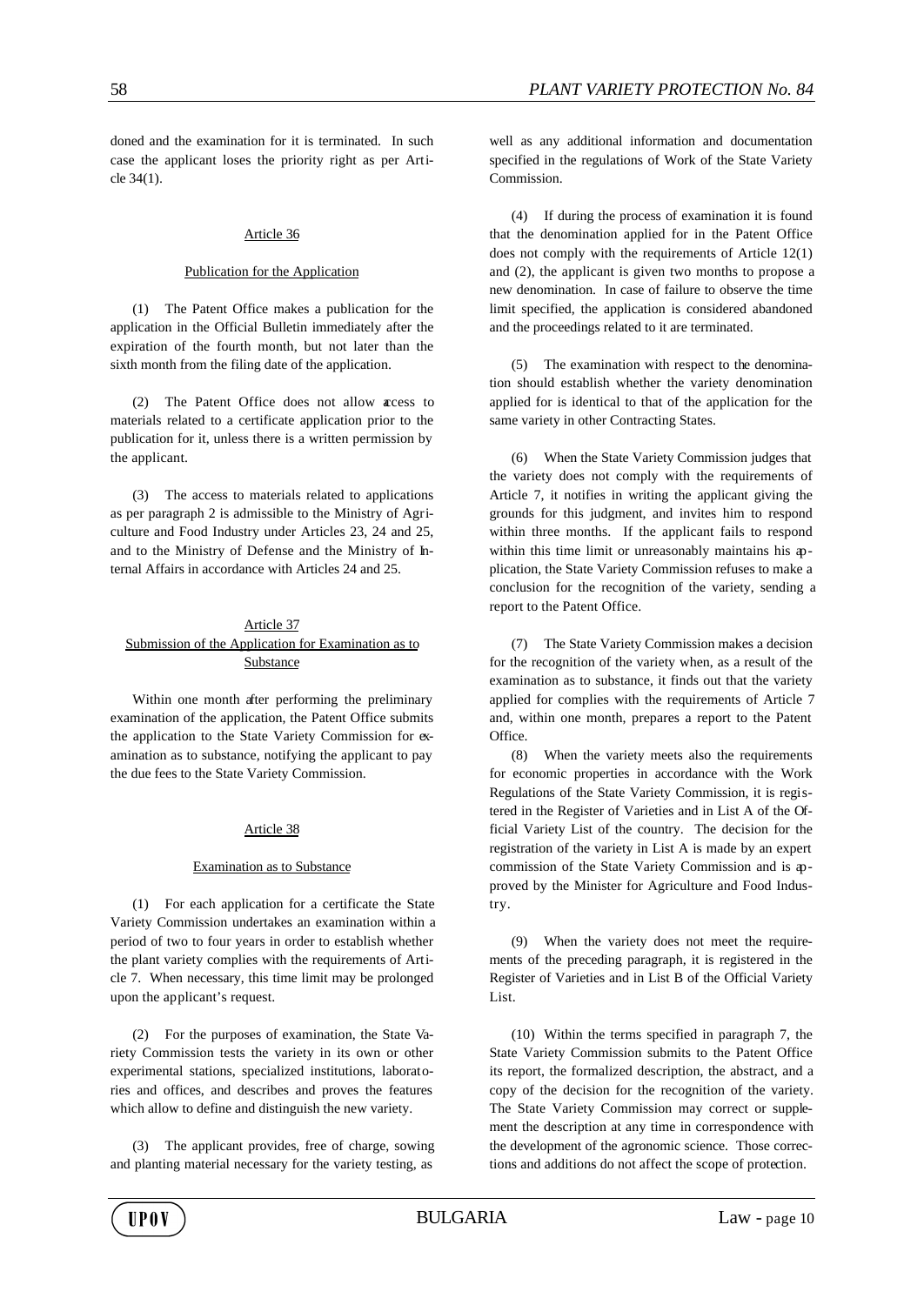(11) The State Variety Commission may use the results of an earlier examination of the same variety carried out by competent authorities in the country or abroad.

(12) The State Variety Commission may enter into agreements with competent authorities of Contracting States for the performance of examination of foreign plant varieties in the country, as well as to assign the use of the results of such examinations by the competent authorities of the Contracting States.

(13) All actions for protection after the performed examination as to substance are carried out by the Patent Office on the basis of the decisions and reports of the State Variety Commission.

### Article 39

#### Prolongation of Terms

Upon applicant's request, filed before the expiration of the time limits as per Article 35(2), Article 38(4) and (6), these time limits may be prolonged by three months but not more than twice. On request of prolongation of time limits the applicant pays fees.

#### Article 40

## Grant of a Certificate

The Patent Office grants a certificate based on the decision for the recognition of the variety and if within three months from the notification of the applicant of the decision the fees are paid for the grant and publication of a certificate.

### Article 41

#### Publication for a Certificate Granted

(1) A publication for a granted variety certificate is made in the Official Bulletin of the Patent Office.

(2) Any changes of the legal status of the application and the certificate are published in the Official Bulletin.

(3) The granted certificate is entered in the Register of Variety Certificates of the Patent Office.

## Article 42

### Fees

(1) For all actions under this Law before the Patent Office and the State Variety Commission due fees are payable at rates regulated by the Council of Ministers.

(2) An annual fee is payable for keeping the certificate in force.

(3) The annual fee for the first and for any of the following years is payable not later than the last day of the month in which the certificate has been granted.

(4) The funds raised as per paragraphs 1, 2 and 3 are used for financial support of the specified authorities.

### **CHAPTER THREE**

#### **LEGAL PROTECTION OF ANIMAL BREEDS**

## Article 43

#### Examination of the Animal Breeds

(1) The application for an animal breed certificate is filed with the Patent Office and is entered into the Register of animal breeds applications, whereupon examination is performed by the State Breed Commission in accordance with the Work Regulations of this Commission.

(2) In the procedure of the substantive examination of the breed the State Breed Commission studies and analyses the following specific requirements:

- breeding purpose;
- brief characteristics of the initial breeds;

description of the methods for the creation of the breeds;

– productive qualities and morphological features of the breeds;

- adaptability and resistance against diseases;
- number, race and genealogical structure;
- region of distribution.

(3) The examination as to substance for foreign animal breeds is done with their generation, born in our country.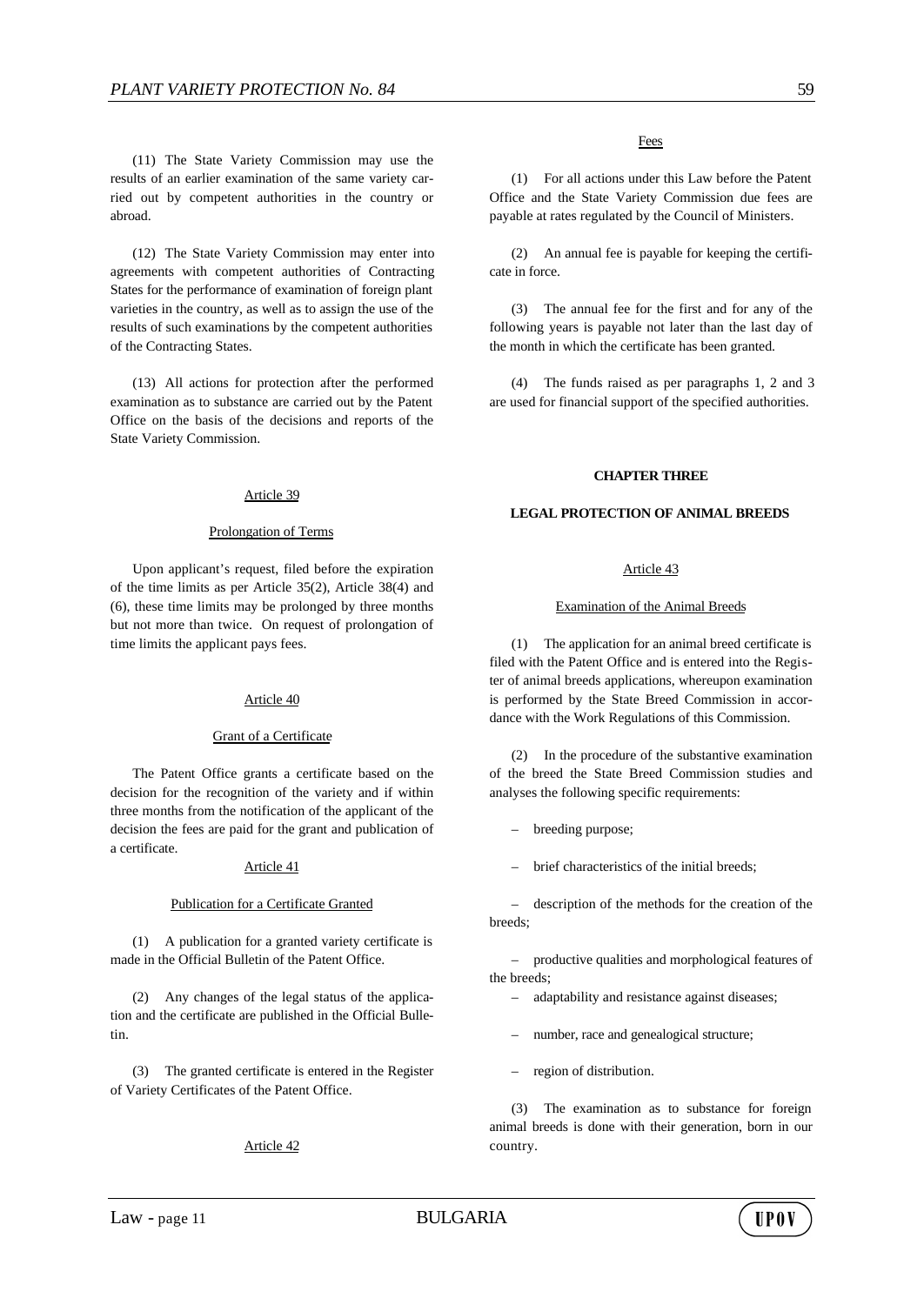(4) The State Breed Commission, after a decision is taken for the recognition of the breed, submits within one month to the Patent Office its report, the formalized description, the abstract and a copy of the decision for recognition of the breed, notifying the breeder to the due fees to the Patent Office.

## Article 44

## Legal Protection

The legal protection of animal breeds is provided by a certificate, which has a duration of 30 years from the date of its grant.

### Article 45

### Provisions for Animal Breeds

(1) The provisions for plant varieties are also applicable to animal breeds, unless otherwise specified in this Chapter.

(2) The provisions of Chapters IV and V are also applicable to animal breeds and in compliance with the specific peculiarities, stipulated in this Chapter.

## **CHAPTER FOUR**

#### **DISPUTES**

# Article 46

## Kinds of Disputes

Disputes related to the creation, protection and rights stemming from the certificate, are considered through administrative channels or through the court.

## Article 47

## Disputes Considered Through Administrative Channels

(1) Through administrative channels are considered:

– appeals against decisions for the suspension of the proceedings on applications for grant of certificates as per Article 35;

– appeals against decisions for the refusal to grant a variety certificate;

– appeals against decisions for the suspension of the proceedings as per Article 38, paragraph 4, regarding the compliance of the variety denomination to the provisions of Article 12;

– requests for invalidation of a certificate granted as per Article 31;

– appeals against a refusal to renew the certificate as per Article 27(2);

– appeals against decisions on the grant or refusal to grant a compulsory license.

(2) The appeals and requests as per the preceding paragraph are considered by specialized commissions appointed by the President of the Patent Office and consisting of a state examiner and a lawyer from the Patent Office and an expert from the Ministry of Agriculture and Food Industry. The commissions as per paragraph 1(6) are appointed by the Minister for Agriculture and Food Industry.

(3) With regard to the requests as per paragraph 1, item 4, it is possible to organize *ex officio* proceedings by the Patent Office and the State Variety Commission.

(4) The proceedings as per paragraphs 1 and 2 are initiated after the payment of a fee, excluding the cases of *ex officio* proceedings.

(5) The commission as per paragraph 2 take decisions within three months in relation to appeals under paragraph 1, items 1, 2, 3 and 5, and within 6 months in relation to requests under paragraph 1, item 4.

## Article 48

#### Terms of Appeal

(1) Appeals as per Article 47(1), items 1, 2, 3, 5 and 6 are filed within three months from the date of receipt of the decision.

(2) The requests as per Article 47(1), item 4 are admissible during the entire term of effect of the certificate.

## Article 49

### Renewal of Time Limits

Time limits exceed because of special, unforeseen circumstances may be renewed upon the applicant's request. The request is filed within three months after the

–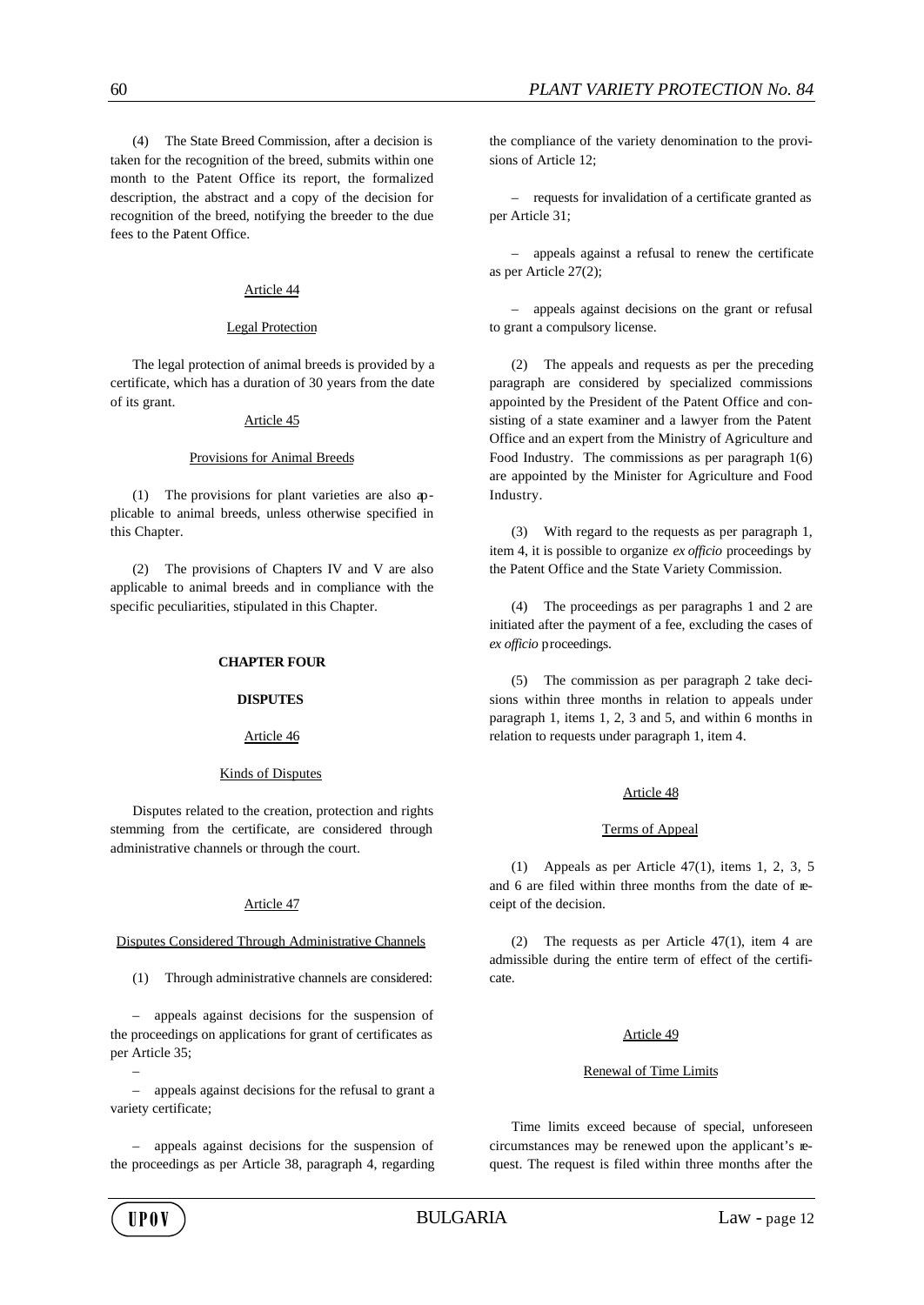elimination of the reason for exceeding the time limit, but not later than one year after the expiration of the exceeded time limit. The decision on the renewal of the time limit is taken by the President of the Patent Office.

### Article 50

#### Court Control

The decisions of the commissions of the Patent Office or of the Ministry of Agriculture and Food Industry are subject to appeal before the Sofia Civil Court under the Administrative Proceedings Law.

### Article 51

#### Court Disputes

(1) The Sofia Civil Court considers:

– disputes for authorship (co-authorship);

– disputes for the right to apply and the right to a variety certificate;

– disputes for infringement of the applicant's rights and the exclusive rights of the variety certificate owner. When the claim is presented by the applicant before the grant of the certificate, the proceedings are suspended until the publication of the certificate by the Patent Office;

– disputes related to the conclusion, realization and termination of license contracts;

– disputes related to the service nature of the variety as per Article 16 and the amount of remuneration payable to the author of a service bred variety;

– disputes related to the amount of the compensation, due to the certificate owner as per Articles 23, 24 and 25.

(2) Claims as per paragraph 1(5) are lodged within one year after the grant of the certificate.

### **CHAPTER FIVE**

#### **ADMINISTRATIVE PENALTY PROVISIONS**

Article 52

Sanctions

(1) Any person who without the consent of the certificate owner performs any of the actions specified in Article 18, is sanctioned with a penalty from 100 000 up to 1 000 000 leva, and with a penalty from 1 000 000 to 10 000 000 leva when repeating the infringement. The propagation material shall be confiscated.

(2) The infringement is ascertained with an act drawn up by an official appointed by the Minister for Agriculture and Food Industry. The administrative penalty does not exclude criminal liability and other sanctions under the laws of the country.

(3) The act shall be drawn up and the penal injunction shall be issued, appealed against and implemented under the Administrative Violations and Penalties Law.

#### Additional Provisions

§ l. Within the meaning of this Law:

"Plant variety" is a plant grouping within a single botanical taxon of the lowest known rank, which grouping, irrespective of whether the conditions for the grant of a breeder's right are fully satisfied:

– can be defined by the expression of the features, characterizing a given genotype or a certain combination of genotypes;

– can be distinguished from any other plant grouping by the expression of at least one of the specified characteristics;

– is considered as a unit with regard to its suitability for being propagated unchanged.

"Propagating material" is a whole plant, seeds, planting material, as well as parts of this plant, insofar as they contain at least one cell and are used for reproduction of the whole plant, irrespective of the method of their production - artificial or natural.

"Animal breed" is a group of animals of common origin and of one species, similar in genetically determined economic and biological properties and morphological characteristics, demanding similar requirements as to natural and production conditions.

"Breeder" is the person:

– who has created or discovered and developed the plant variety or the animal breed;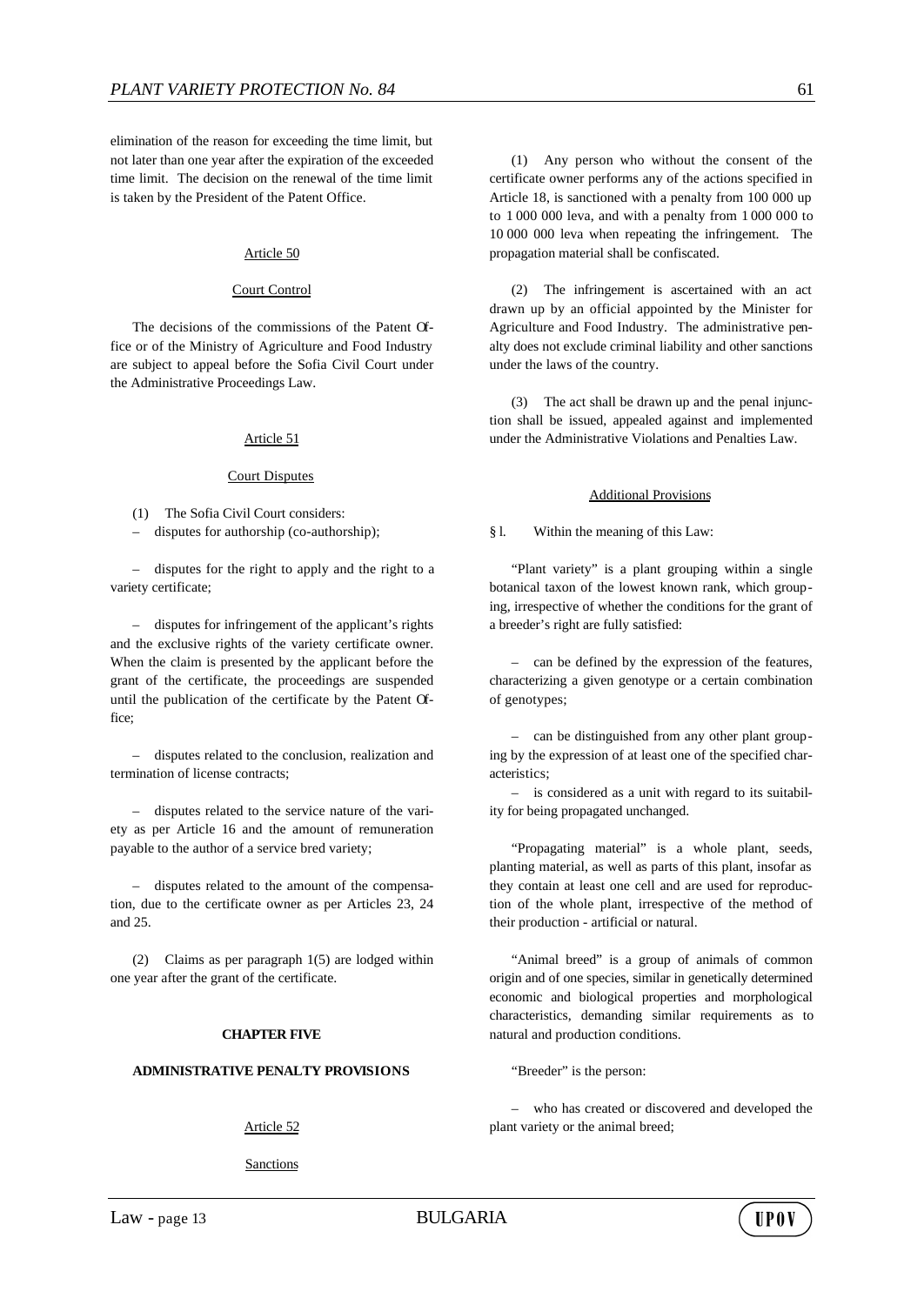– the employer or task assignor to the person as per the preceding item on the basis of a contract between them;

– assignee to the persons as per the preceding items.

"Economic properties of the variety" are properties conditioning the suitability of the variety to be used as an object of reproduction and as a material for the production of plant products having specific destination and quality.

"Official variety list" is a catalogue consisting of:

– list A for varieties recommended (allowed) to be used in the country;

– list B for varieties for which certificates have been granted under the present Law.

### Transitional and Final Provisions

§ 2. Applications for inventors' certificates for plant varieties and animal breeds, for which there is no document for protection granted or final decision for rejection issued before the entry into force of this Law, may be transformed into certificate applications. The transformation is carried out after filing a request with the Patent Office within the terms specified in paragraph 3(2) by the persons and under the order of the provisions of Article 14.

§ 3.(1) Inventors' certificates for plant varieties and animal breeds issued prior to the entry into force of this Law, which in accordance with paragraph 2(2) of the Patent Law have been excluded from transformation as per Article 7 of the Patent Law, may be transformed into certificates after filing a request with the Patent Office.

(2) The requests are filed within 6 months after the entry into force of the Law, and the Patent Office issues a certificate to one of the applicants, observing the following order of persons so entitled:

– to the author, when the variety or the breed has been created independently;

– to the following persons, when the variety or the breed has been created under the conditions of a service bred variety:

– to the employer and/or the task assignor;

– to the user of the variety or the breed, when such variety or breed represents his main production;

– to the author of the variety or the breed.

(3) Transformation of inventors' certificates is carried out on the basis of an additional examination for compliance with the provisions of Articles 9, 10 and 11 and a decision proposed by the State Variety Commission as per Article 38, paragraph 10. The additional examination may use the results of earlier tests of the variety or the breed.

(4) Certificates issued as per the preceding paragraphs have a term of validity of 20 years from their date of granting. The persons who have used the variety or the breed prior to the transformation of inventors' certificates but after the date of an inventor's certificate application, do not enjoy the rights of prior users.

(5) The rights stemming from a certificate issued under this paragraph arise from the date of its grant by the Patent Office.

(6) Inventors' certificates which have not been transformed into certificates as per the preceding paragraphs will lapse.

§ 4. The decisions of the Patent Office for the transformation of applications and inventors' certificates into certificates are subject to appeals before the Sofia Civil Court under the order of the Administrative Procedure Law.

§ 5. For transformation of inventors'' certificates into certificates due fees are payable for transformation, examination, grant of a certificate, publication of the performed transformation. The fees for transformation of inventors' certificates into certificates are payable upon filing the requests as per paragraph  $3(1)$ , and all other fees are payable in accordance with this Law.

§ 6.Property and non-property rights of authors of recognized and introduced inventors' certificates, which have arisen prior to the entry into force of this Law and have not been transformed as per paragraph 3(1), are settled until their exhaustion under the order of the Law which has been in force when they have arisen.

§ 7.(1) The status of the State Variety Commission and the State Breed Commission is arranged by the Rules of the Council of Ministers.

(2) The State Breed Commission is constituted in case of necessity and its members are approved by the Minister for Agriculture and Food Industry.